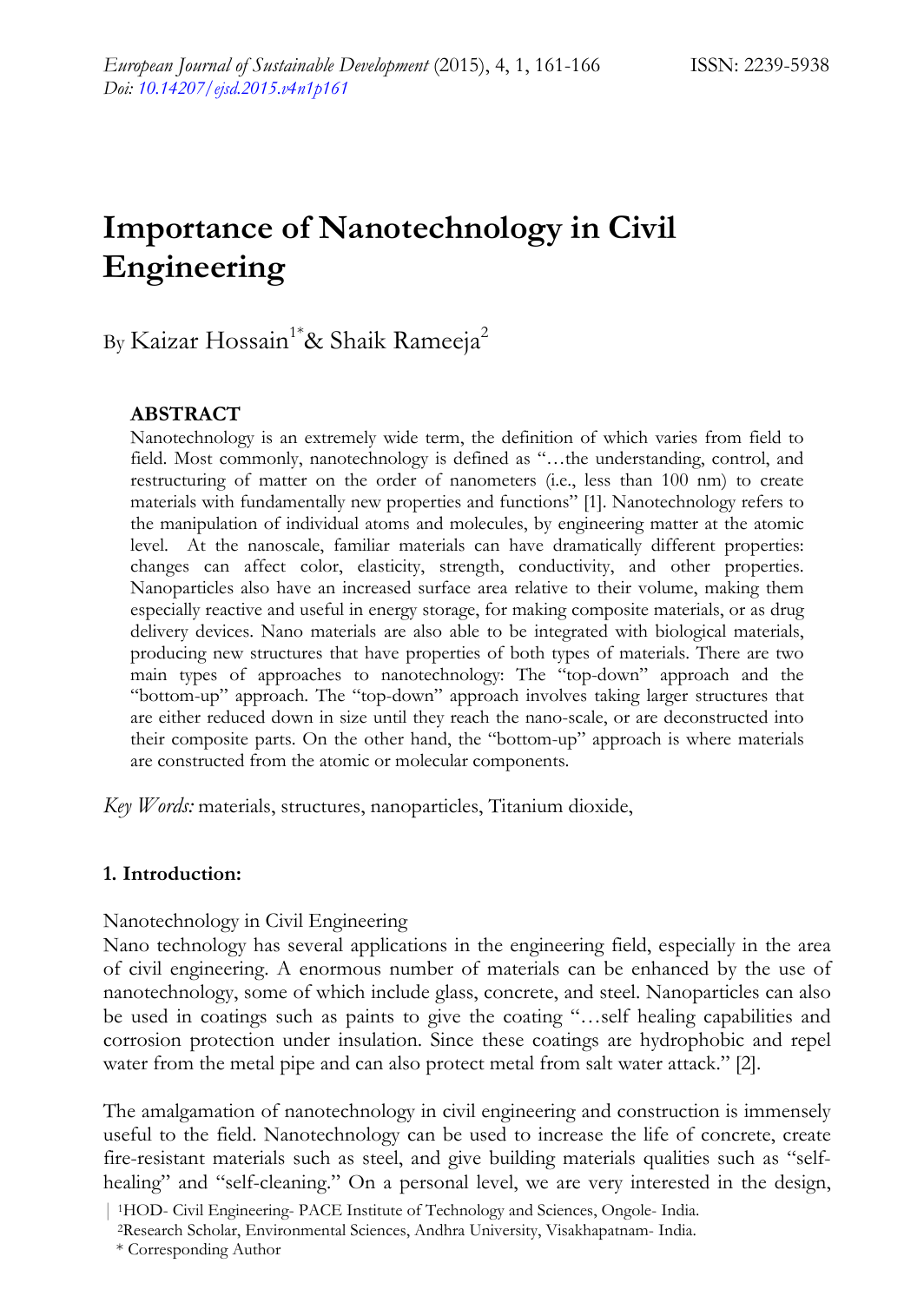construction, and engineering of buildings and other infrastructure. As a child we use to design and make buildings out of paper, and the idea of the design and construction of buildings has always been of interest to me. As a future engineer we would like to be able to do research on finding new materials to help create stronger, better, longer lasting buildings and structures. Nanotechnology can, and has revolutionized the way civil engineering is conducted by opening new possibilities for materials and is an important aspect to the field of civil engineering. It is for this reason that we believe that nanotechnology should be more widely incorporated into engineering curriculums around the country. Currently, only a few colleges and Universities teach nanotechnology within their engineering programs, or even offer a degree in nanotechnology. This needs to be changed, especially for the field of civil engineering as nanotechnology is vital to the advancement of the field.

#### **2. Application of Nanotechnology in Concrete**

The most frequent and beneficial uses of nanotechnology in terms of civil engineering, is the use of it in concrete. Concrete "is a nanostructured, multi-phase, composite material that ages over time. It is composed of an amorphous phase, nanometer to micrometer size crystals, and bound water," [1]. It is used in almost all construction, from roads, to bridges, to buildings. Concrete can be modified in numerous ways; one of which is to add nanoparticles to it. Most research done with nanoparticles is done with nano-silica, nano-titanium oxide, and some studies involving nano-iron, nano-alumina and nanoclay. These "nanoparticles can act as nuclei for cement phases, further promoting cement hydration due to their high reactivity, as nanoreinforcement, and as filler, densifying the microstructure and the ITZ, thereby, leading to a reduced porosity," [1]. Each of the nanoparticles has a different on concrete. Nano-silica improves strength, resistance to water penetration, and helps control calcium leaching. Nano-titanium has been proven to assist in the "…self-cleaning of concrete and provides the additional benefit of helping to clean the environment," [1]. Nano-iron has shown to give concrete self-sensing capabilities and improved it's "…compressive and flexible strengths," [1]. Other areas of research pertaining to nanotechnology in cement include hydrate hybridization, (which is the creation of "hybrid, organic, cementitious nanocomposites,"), as well as the use of nanoreinforments, (carbon nanotubes and nanofibers).

The example of how nanotechnology improved this vital construction material is when the engineers at the National Institute of Standards and Technology patented a method to increase the lifespan of concrete in 2009. In 2007, almost one quarter of all bridges in the country were defective or obsolete all together. The reasoning for this was the Chloride and sulfate ions would infiltrate the concrete and cause internal structural damage, weakening the concrete and causing cracks. The engineers at the NIST wanted to "…change the viscosity of the solution in the concrete at the microscale to reduce the speed at which chlorides and sulfates enter the concrete," [3] in a project called "…viscosity enhancers reducing diffusion in concrete technology (VERDICT)" [3] in order to attempt to double the lifespan of concrete.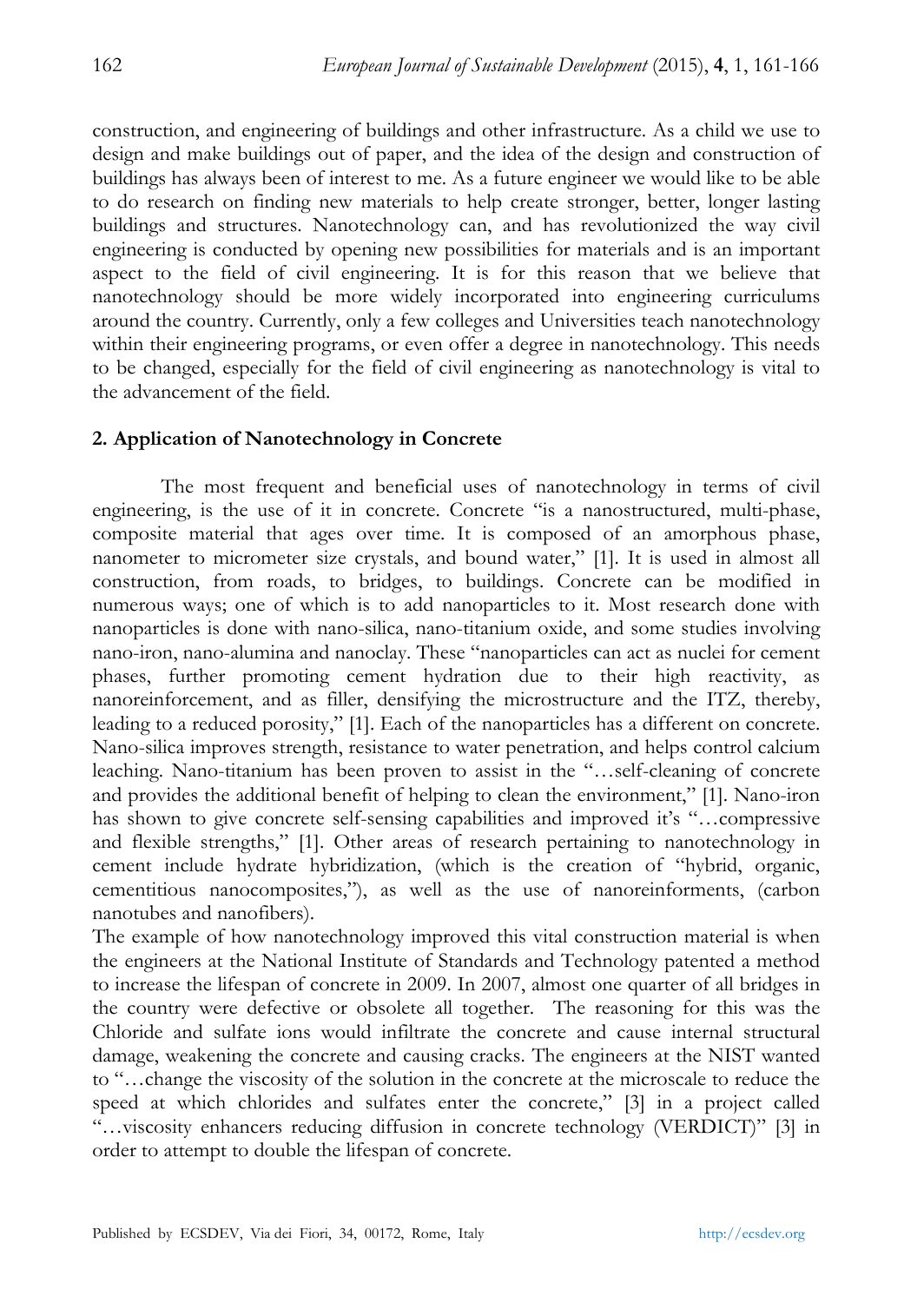#### **3. Nanotechnology In Steel**

Steel is one of the most important building materials used today. The major problems of using steel however, is dealing with fatigue. "exhaustion is one of the significant issues that can lead to the structural failure of steel subject to cyclic loading," [4]. Fatigue can occur at stresses that are lower than the yield stress of the steel and leads to a shortening of the steel's life. The best way to reduce the fatigue is to add copper nanoparticles to the steel. The copper nanoparticles can help reduce the unevenness in the surface of the steel, which in turn reduces the amount of stress risers. Since the steel now has less stress risers, fatigue cracking is limited as well. "The new steel can also be developed with higher corrosion-resistance and weld ability," [4]. Another steel-related issue that is resolved by nanotechnology is in the area of welding. Welding strength is an extremely important issue. The area affected by heat in a weld can be brittle and fail without warning at times. The addition of nanoparticles such as magnesium and calcium can help solve this issue by making "the heat affected zone grains finer in plate steel," [4] which leads to strong welds. Improved fire resistance can also be achieved through nanotechnology. This is frequently done through a coating however, where the coating is "produced by a spray-on-cementitious process," [2].

#### **4. Nanotechnology In Glass, Wood, And Other Areas**

Nanotechnology is used in many different materials, including wood and glass. Wood is made of nanotubes or nanofibrils, primarily "lignocellulosic (woody tissue) elements," [5] that are twice as strong as steel. Being able to use these nanofibrils would "...lead to a new paradigm in sustainable construction," [5] since the creation and use of the material would be a part of a renewable cycle. Using these lignocellulosic could open up the possibility of "self-sterilizing surfaces, internal self-repair and electronic lignocellulosic devices," [5].

Glass also makes use of nanotechnology. Nano-Titanium dioxide is used to coat glass can give the glass a self-cleaning property. Titanium dioxide breaks down organic wastes and compounds, and because it also attracts water, the glass can attract rain water and use that to clean the dirt off of itself. Another use of nanotechnology in glass is to make it fire-protective. This can be done when a layer of silica nanoparticles is placed between glass panels. This layer turns into a fire-shield when heated.

Pavement is yet one more area that can be improved by nanotechnology. Nanoscale materials can be added to current roads to improve features such as the hardness of the road, the durability, and water and skid resistance [4]. With the application of  $ZnO<sub>2</sub>$ , it is possible to make hydrophobic roads that cause quicker run-off and help prevent hydroplaning. Nanotechnology can even be used in water treatment. Some of the uses of nanotechnology in water treatment include "...water purification separation and reactive media for water filtration," [4]. Nanotechnology also has the possibility to help improve water quality, availability, and "viability of water resources, such as through the use of advanced filtration materials that enable greater water reuse, recycling, and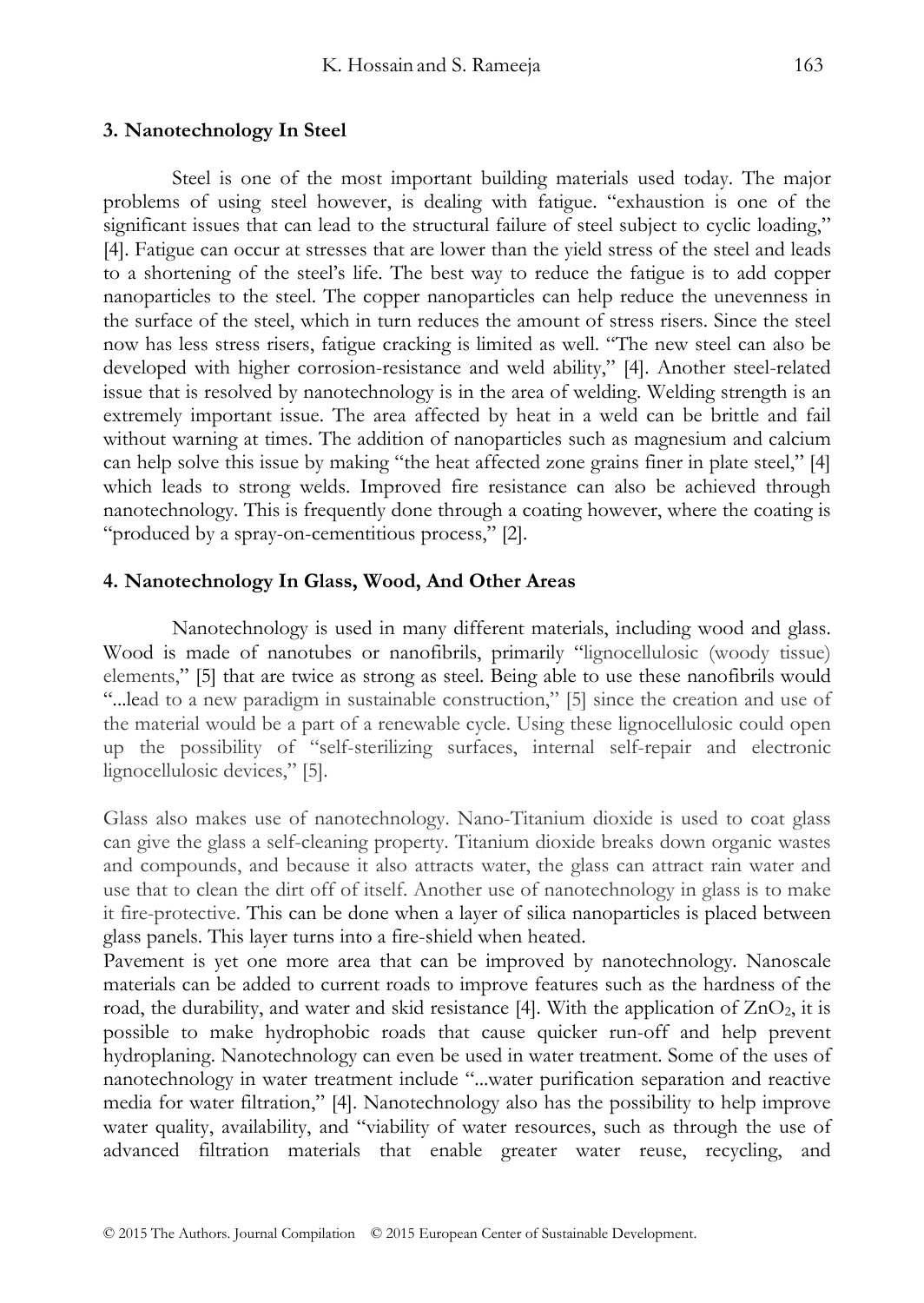desalinization," [4]. Nanoparticles to "clean-up" contaminated areas, They can create new compounds that can have an impact on the environment.

# **5. Nanotechnology and the Engineers Code of Ethics**

An engineer's utmost responsibility is first and foremost to the public and the public's safety. As stated in the American environment…" [6]. This means that if an engineer is aware of a way to improve the lives of people everywhere, and they are capable of doing so, then they are obligated to use that information to help create a better world. Nanotechnology can aid civil engineers in creating a better world. Nanotechnology can lead to a more energy efficient world with the benefits it provides to materials (which have been detailed previously and will not be revisited). In order for a civil engineer to comply with the code of ethics (and essentially do their job), they would have to incorporate nanotechnology into their designs, and the only way for new engineers to be able to do that would be if they are taught about it in school. The ASCE's code of ethics also states that, one of the fundamental canons of engineering is that "Engineers shall continue their professional development throughout their careers, and shall provide opportunities for the professional development of those engineers under their supervision," [6]. This further emphasizes teaching nanotechnology to newer engineers by saying that engineers are obligated to supervise and develop those under them.

Another, very similar code of ethics is the one written by the NSPE. A portion of this code reads that engineers are to "Conduct themselves honorably, responsibly, ethically, and lawfully so as to enhance the honor, reputation, and usefulness of the profession," [7]. For an engineer to do this, that means that they must devote their full efforts into producing the highest quality product that they are capable of creating. For a civil engineer to do this, nanotechnology is important.

#### **6. The Education of Engineering Ethics**

Teaching the real ethics of engineering to freshmen students is one of the most vital things for an engineering student. Students need to understand what their futures are truly about and need to understand what they will be doing. Studying the code of ethics will give students this understanding of the jobs as engineers at an early stage, and they will be able to more effectively choose what field is best for them and become a more effective and productive engineer. For civil engineers, looking into the ethics behind educating students about using nanotechnology will give them a large hand up in their education. Not teaching students about nanotechnology is essentially against the code of ethics, as stated above. One of the most widely used forms of teaching engineering ethics is through the case method or real life examples. Having students learn about nanotechnology and how the education of it relates to engineering ethics gives them not only a real-life application of engineering ethics, but a scenario that involves them and could possibly give them a better understanding of an engineer's code of ethics because they are able to relate to the example. It is important to teach an